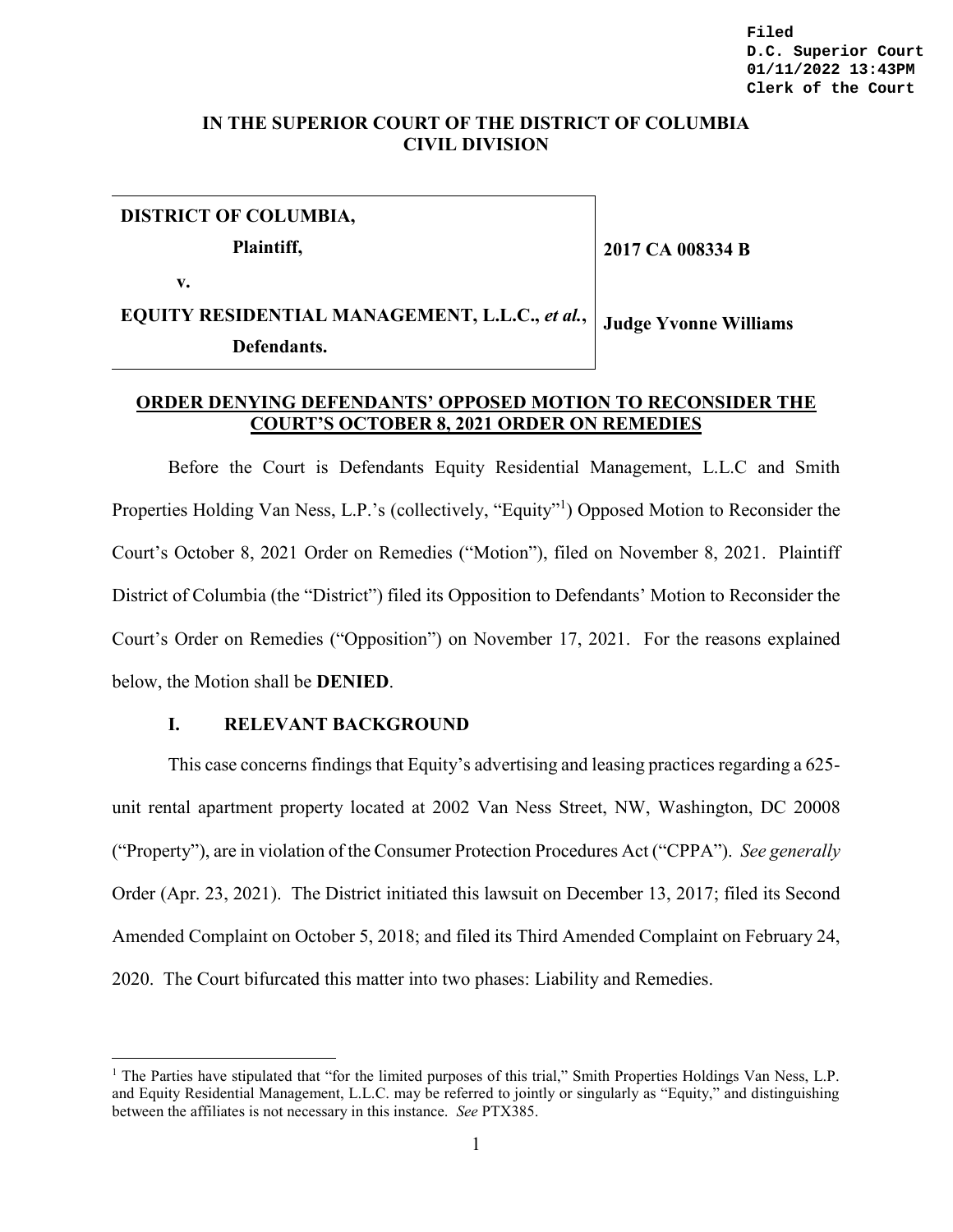This matter appeared before the Court for a Non-Jury Trial on liability from December 7, 2020 through December 16, 2020. On April 23, 2021, the Court issued an Order wherein it entered judgement in favor of the District and against Equity for violations of the CPPA, specifically D.C. Code §§ 28-3904(e) &  $(f)^2$ . Order at 28 (Apr. 23, 2021). Equity was found to have violated the CPPA because it engaged in unfair or deceptive trade practices by making material misrepresentations and failing to disclose material facts regarding Equity's rent concession practices. *Id*. at 7, 28 (Apr. 23, 2021). Specifically, from February 2013 to February 2019, Equity advertised apartments on its website, third-party-websites, during leasing tours, in online and paper applications, and in conversations between prospective tenants and leasing agents without properly disclosing that the advertised rent amount included monthly concessions, or recurring discounts, subtracted from the total monthly rent. *Id*. at 2-5 (Apr. 23, 2021). Many prospective tenants did not know that the advertised rent included a monthly concession until after their application for lease had been approved. *Id*. at 4 (Apr. 23, 2021). While Equity informed potential tenants that the property subject to District of Columbia rent control laws, it failed to properly disclose that future rent increases would be based on the higher pre-concession rent, not the post-concession rent. *Id*. (Apr. 23, 2021). These tenants experienced an unexpected, significant increase in their rent payments upon lease renewal. *Id*. at 12 (Apr. 23, 2021). The Court found Equity liable for its failure to properly disclose concession and pricing information that a reasonable consumer could find important in determining where to lease an apartment, which created a net impression in prospective tenants' mind that tended to mislead them about future rent increases. *Id*. at 18 (Apr. 23, 2021).

 $\overline{a}$ 

<sup>&</sup>lt;sup>2</sup> The CPPA makes it unlawful to engage in an unfair or deceptive trade practice, including to: "(e) misrepresent as to a material fact which has a tendency to mislead;" or "(f) fail to state a material fact if such a failure tends to mislead." §§ 28-3904(e), (f). The plaintiff need not establish that a material misrepresentation or failure to disclose is intentional. *Saucier v. Countrywide Home Loans*, 64 A.3d 428, 442 (D.C. 2013).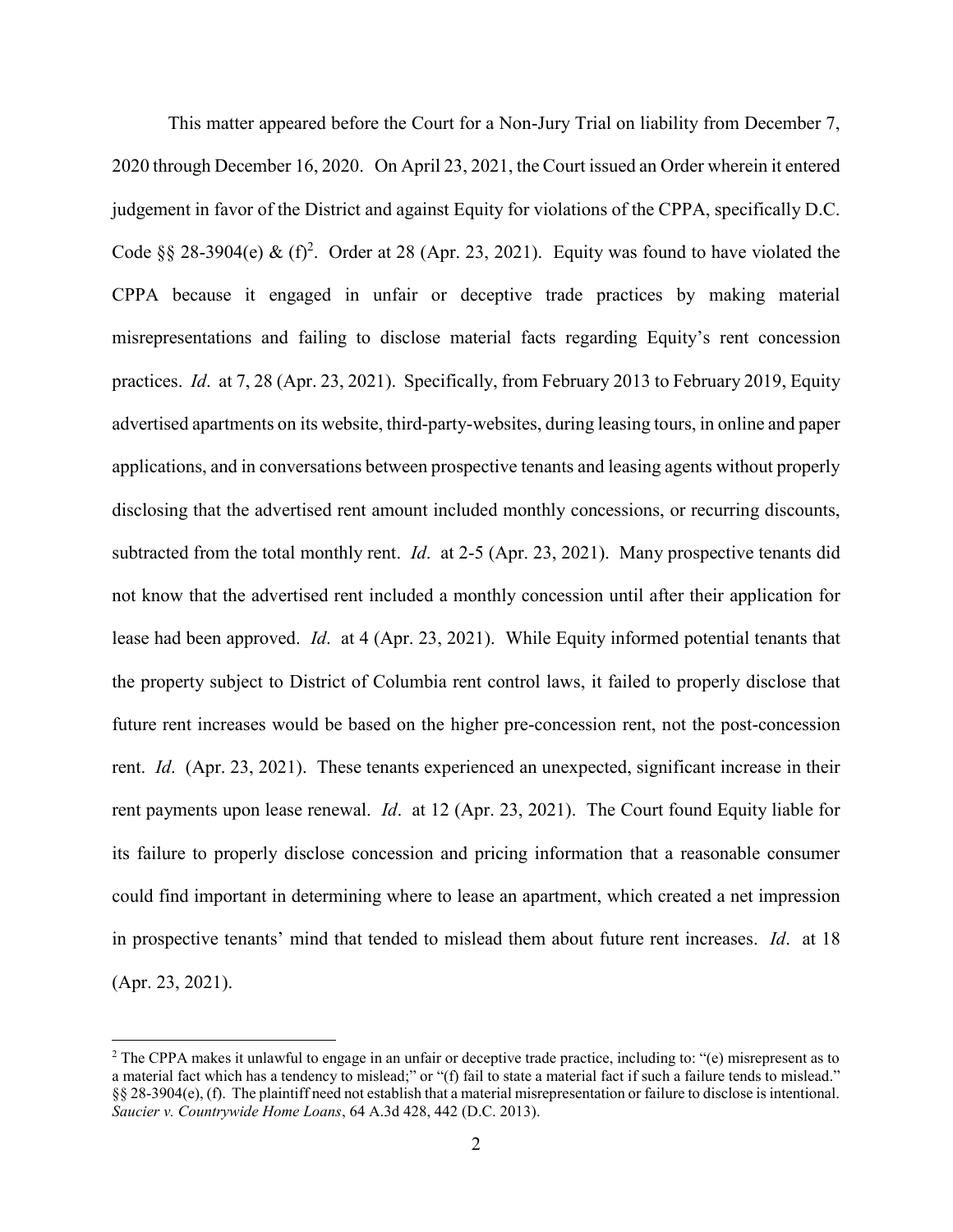On September 23, 2021, this matter appeared before the Court for a Remedies Hearing. On October 8, 2021, the Court issued its Judgment and Order and Order on Remedies wherein the Court awarded restitution in the amount of \$869,344.19 plus two (2) percent simple prejudgment interest and attorneys' fees and costs in the total amount of \$1,010,493.00. Order at 21 (Oct. 8, 2021). Restitution was awarded for rent overcharges and application charges. *Id*. at 10 (Oct. 8, 2021). Equity does not seek reconsideration of the \$150,214.67 award for application charges. Rather Equity seeks to reconsider the award of \$719,129.52 for rent overcharges. The Court found that Equity's failure to state pricing that accurately or fully inform its potential residents of future rent increases allowed Equity to increase rent prices above the amounts that would have been permissible had Equity's initial representations about rent been accurate. *Id*. at 12 (Oct. 8, 2021). As such, rent overcharges were awarded as "a direct result of Equity's core deceptions" and were intended to ensure that Equity is not unjustly enriched. *Id*. at 12-13 (Oct. 8, 2021).

In the instant Motion, Equity seeks reconsideration of the Court's October 8, 2021 Order on Remedies regarding the award for restitution the included the rent overcharges. The District filed its Opposition on November 17, 2021.

### **II. LEGAL STANDARD**

Equity moves for reconsideration of the Court's October 8, 2021 Order on Remedies under Rules 60(b) and 59(e). District of Columbia Superior Court Civil Procedure Rule 60(b) provides for relief from a final order based on "(1) mistake, inadvertence, surprise, or excusable neglect; (2) newly discovered evidence that, with reasonable diligence, could not have been discovered in time to move for a new trial under Rule  $59(b)$ ; ... or (6) any other reason that justifies relief." While the Court may consider additional circumstances, "neither Rule 59(e) nor Rule 60(b) is designed to enable a party to complete presenting its case after the court has ruled against it," and any motion for reconsideration of a final order "may not be used to raise arguments or present evidence that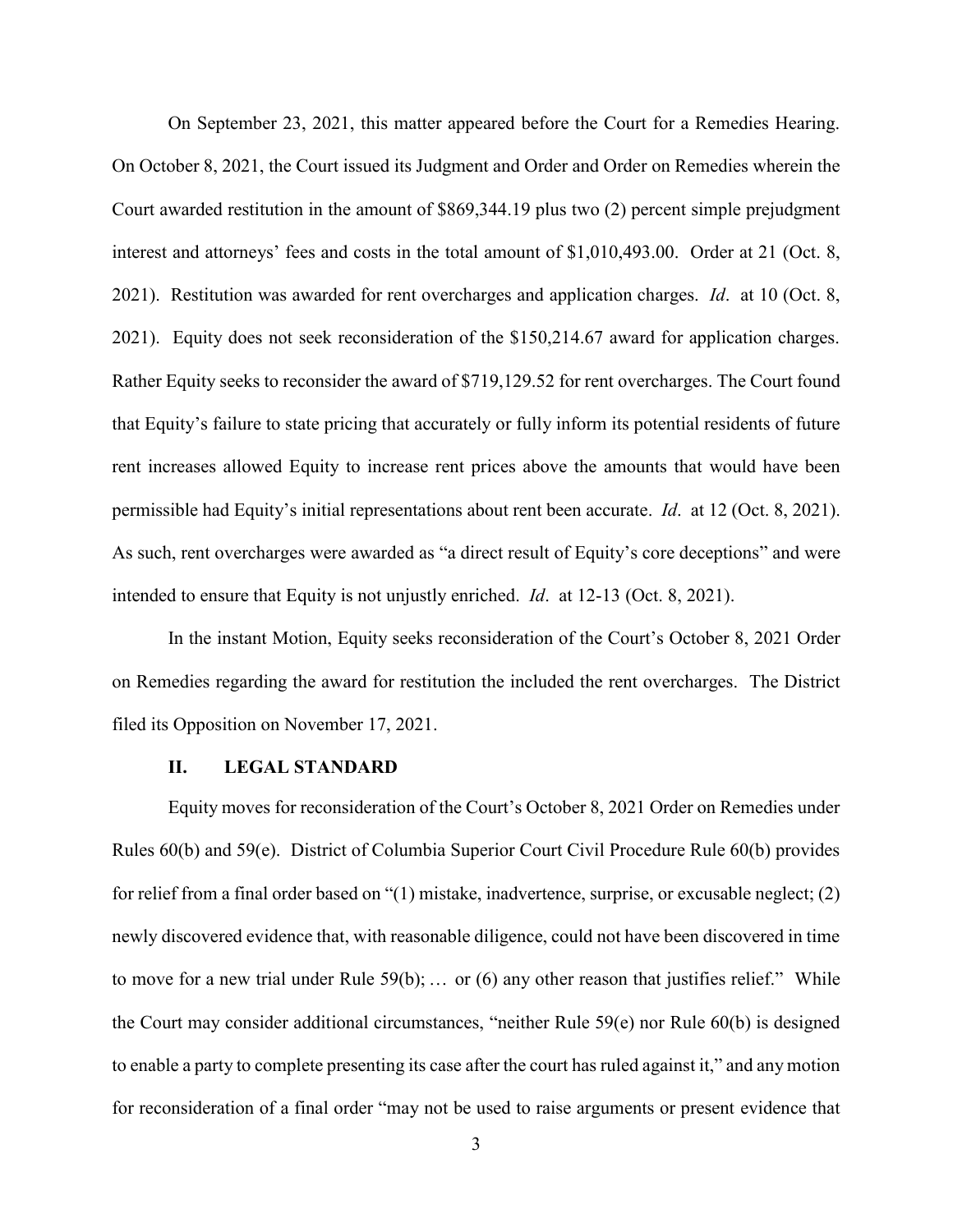could have been raised prior to the entry of judgment." *See District No. 1 – Pacific Coast District v. Travelers Casualty & Surety Co*., 782 A.2d 269, 278 (D.C. 2001) (quotations, brackets, ellipses, and citations omitted). Further, "cases applying Rule 60 (b) have been unyielding in requiring that a party show good reason for the failure to take appropriate action sooner." *Onyeneho v. Allstate Ins. Co.*, 80 A.3d 641, 647 (D.C. 2013) (internal citations omitted).

## **III. DISCUSSION**

The Court finds that reconsideration of its October 8, 2021 Order on Remedies is not merited. Equity submits that rent overcharges should be excluded from the award of restitution because the Court found that Equity's renewal pricing was not contrary to the relevant portions of the Rental Housing Act ("RHA") in ruling for Equity on its *Bassin* claim and because the overcharges sought are related to new leases. Alternatively, Equity claims that rent overcharges should be calculated according to Equity's calculations rather than the District's calculations. The District argues that Equity's motion fails to substantiate an error of law or fact and merely seeks to relitigate arguments already rejected by the Court.

While Equity is correct that the Court previously determined that its rent renewal increases were lawful under the RHA, Order at 27 (Apr. 28, 2021), it is incorrect in its assertion that rent overcharges were only relevant to the relief sought under the *Bassin* claim. The Court awarded rent overcharges as "a direct result of Equity's core deceptions." Order at 12 (Oct. 8, 2021). Equity's deceptions involved misrepresenting or omitting the accurate base price for renewals in nearly every communication with consumers. Even though Equity advertised rent-control as a key feature of living on the property, Equity failed to properly inform potential tenants that the rent prices advertised to them reflected a rent concession. Prospective residents were misled into believing that any increase in rent upon renewing a lease would be based on the advertised pricing. As a result, tenants experienced significant and unanticipated increases in their monthly rent upon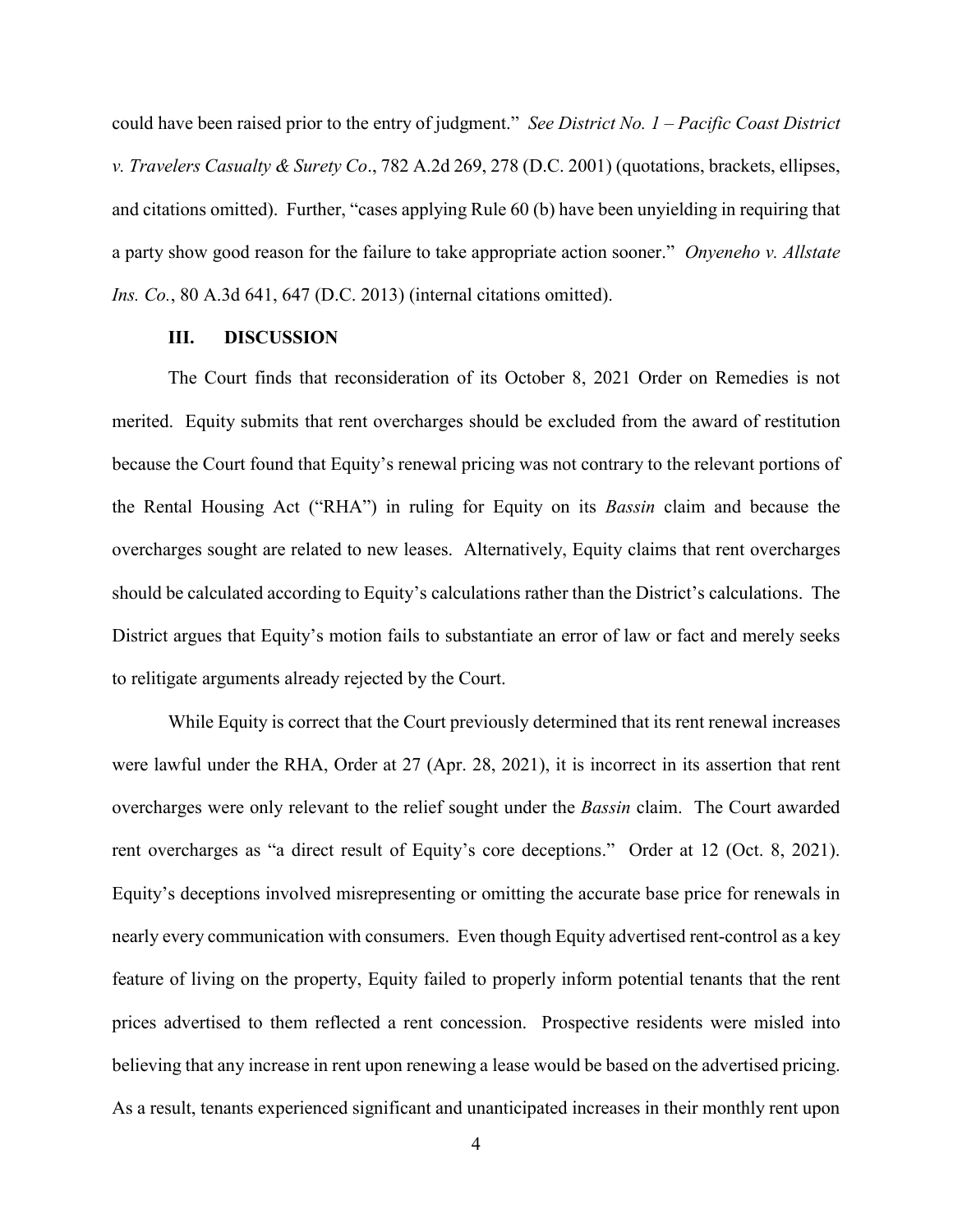renewal. Thus, it is proper for Equity to disgorge any rent amounts it received that were increased above the amounts that would have been permissible for Equity to receive had Equity's representations about rent renewals been accurate.

Equity's assertion that rent overcharges should not be awarded because the overcharges are related to new leases that were executed over a year after the conduct that the Court found misleading is not convincing. As noted by the District, the Court has already considered and denied this argument. Order at 12 (Oct. 8, 2021) (finding that, "much like the concept that 'fraud vitiates everything' so too does Equity's misrepresentations and omissions; therefore, restitution based on rent overcharges is not limited to an initial lease renewal.") Rent overcharges are based on the direct harm caused by Equity's misrepresentations and omissions about their rent concession practices. Equity mischaracterizes these leases as "completely new." Mot. at 2. The relevant leases were contractually created a year after Equity's misrepresentations and omissions because they were renewed. Even though tenants were fully advised of Equity's concession prior to signing the initial lease and before lease renewal, the tenants were misled into believing that annual rent increases would be based on the post-concession rent price rather than the preconcession rent price. Although Equity's misrepresentations and omissions occurred a year prior to lease renewal, the harm was not realized until these leases were renewed and tenants were surprised by significant rent increases. Any increase in rent amounts at lease renewal that were the result of Equity's initial wrongdoings are ill-gotten gains. Thus, overcharges shall include rent related to all leases that were affected by Equity's misrepresentations and omissions, including those renewed after Equity ceased its concession practices.

Finally, Equity's alternative argument that the Court should re-calculate rent overcharges using trial evidence is improper. Equity is not permitted to raise an argument that the Court could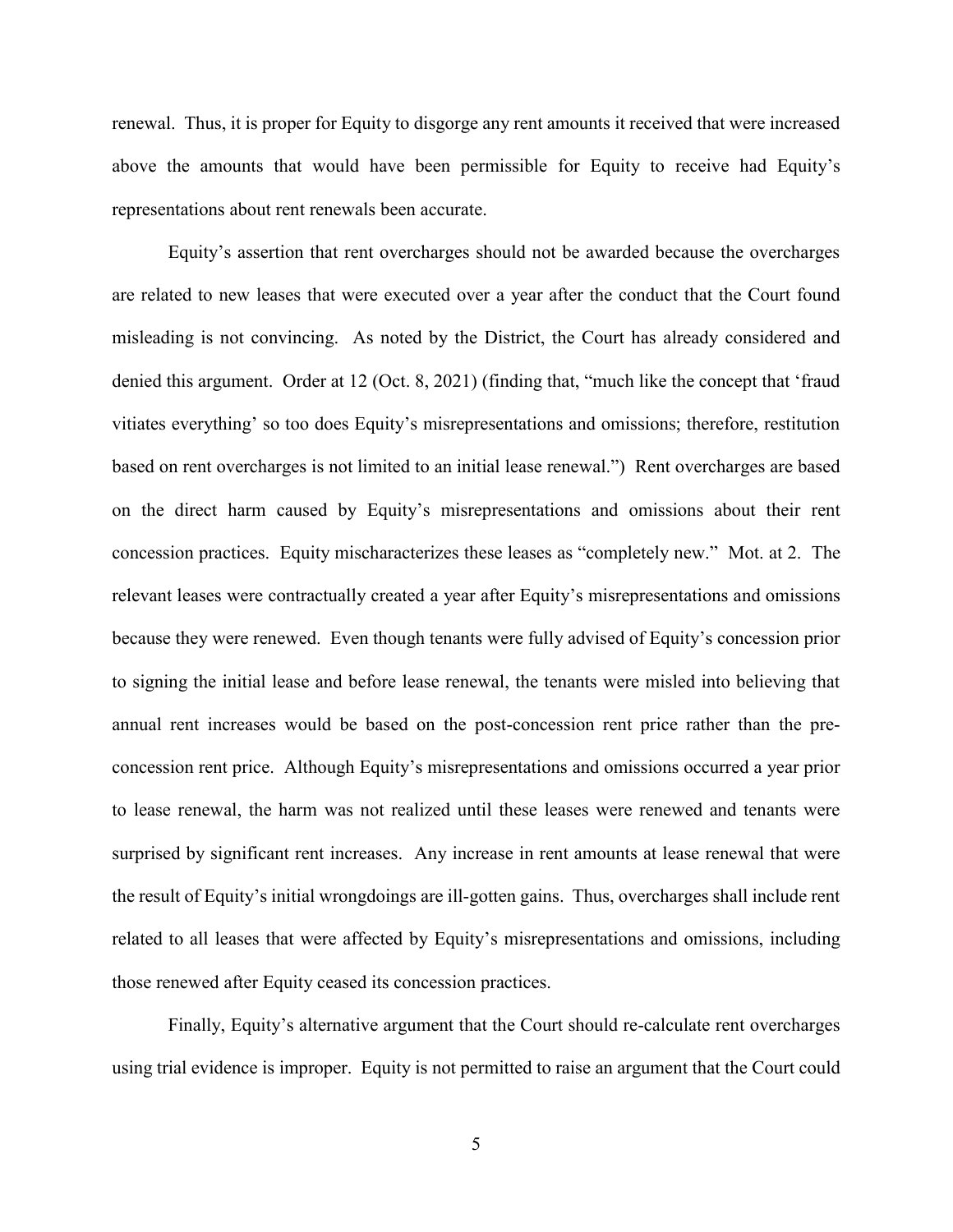have considered in earlier stages of the litigation. *See District No. 1*, 782 A.2d at 278. Equity requests that the Court calculate rent overcharges according to DTX270, Equity's Summary of Overcharges and Undercharges Associated with Renewals Calculated According to the Assumptions and Methodology Alleged Required by the District (Def. Exhibit A), instead of the District's evidence, the Declaration of Rory Pulvino. As Equity notes, DTX270 was admitted into evidence at trial and subject to cross-examination. *See* Mot. at 3. Further, Equity had the opportunity to raise this argument at the September 23, 2021 Remedies Hearing and in its Opposition to District of Columbia's Brief on Remedies filed on August 13, 2021. The only time Equity has previously referred to DTX270 has been to argue that according to its calculations, Equity suffered a net loss and not a profit. *See* Opp'n to District of Columbia's Br. on Remedies at 40. The instant motion marks the first occasion Equity has argued that DTX270, a chart created by Equity's legal team, should control the Court's decision regarding the calculation of rent overcharges and not the Declaration of Rory Pulvino, Senior Data Analyst with the Attorney General for the Government of the District of Columbia. Even though DTX270 does contain countervailing methodology or figures regarding the calculation of rent overcharges, the Court has already weighed this evidence and decided to limit restitution to the evidence provided by the District despite Mr. Pulvino's impeachment at trial. Order at 13 (Oct. 8, 2021). Equity has failed to show good reason for failing to raise this argument sooner. *See Onyeneho*, 80 A.3d at 647. Thus, the Court declines to re-calculate rent overcharges according to DTX270.

Upon reconsideration, the Court finds sufficient cause to deny Equity's request to exclude rent overcharges from the award of restitution or, alternatively, to re-calculate rent overcharges according to Equity's trial evidence. Equity has not met the requirements under Rule 60(b) to receive relief from the Order on Remedies. Equity does not sufficiently allege that the Court's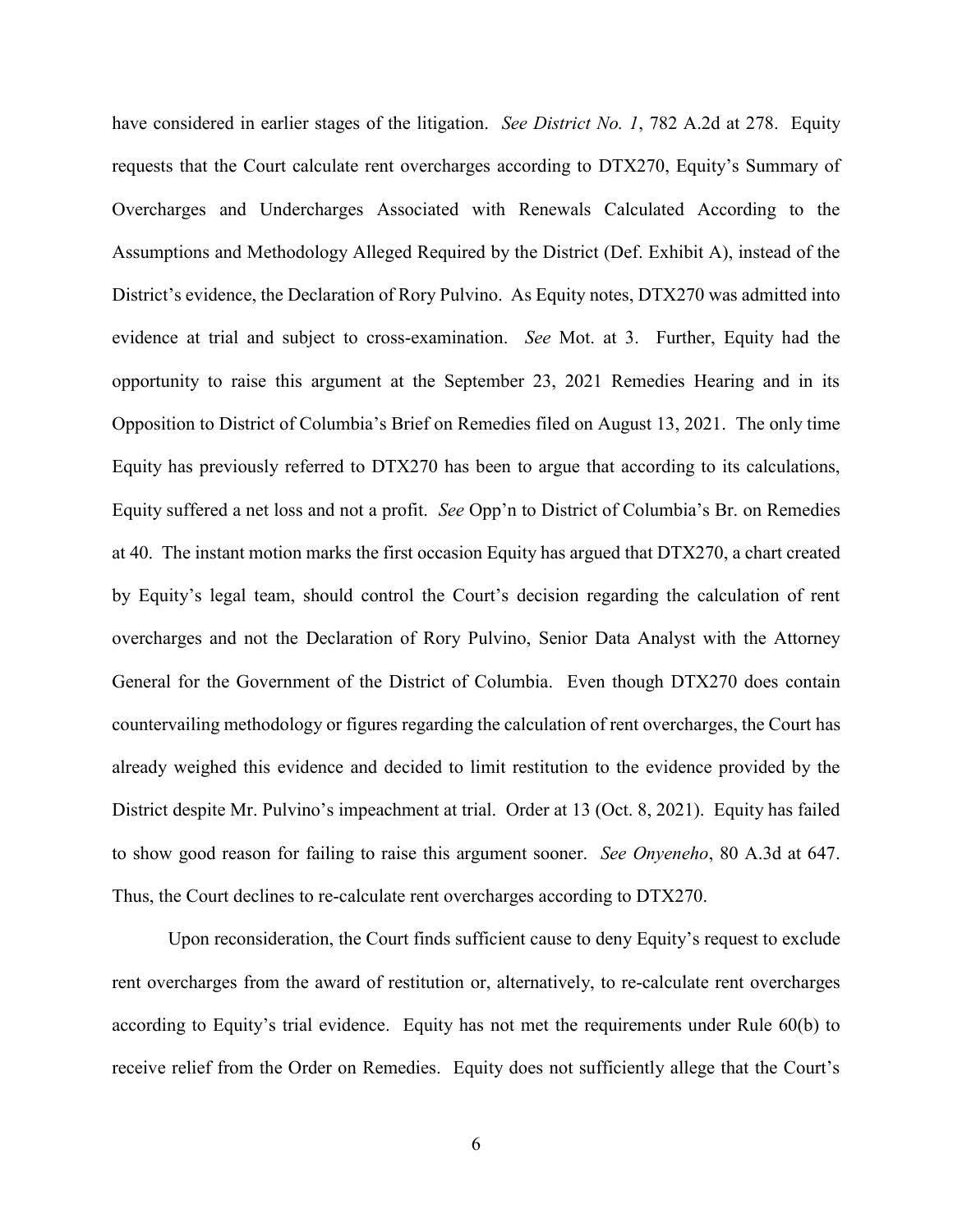Order presented a "mistake, inadvertence, surprise, or excusable neglect." *See* D.C. Super. Ct. R. Civ. P. 60(b)(1). Further, Equity does has not submitted newly discovered evidence nor has Equity proposed any other reason that justifies relief. *See* D.C. Super. Ct. R. Civ. P. 60(b)(2)-(6). The Court properly awarded rent overcharges to disgorge Equity of the benefit it received from making material misrepresentations and omissions that mislead its potential residents about the base rent for annual rent increases at its property. Rent overcharges are properly based on the amount of rent received by Equity that was over and above what would have been permissible had the postconcession rent been the actual rent for purposes of applying annual rent increases. Finally, Equity has failed to show good reason why the Court should re-calculate rent overcharges based on evidence that has already been considered by the Court. For these reasons, the Court denies Equity's request to exclude rent overcharges from the restitution award and to re-calculate restitution according to Equity's calculations.

Accordingly, it is on this  $11<sup>th</sup>$  day of January, 2022, hereby,

**ORDERED** that Defendants' Opposed Motion to Reconsider the Court's October 8, 2021 Order on Remedies shall be **DENIED**; it is further

**ORDERED** that within sixty (60) days of the entry of this Order, Defendants shall pay \$869,344.19 plus 2 percent simple prejudgment interest in restitution to the District of Columbia; and it is further

**ORDERED** that the District shall use all amounts collected as restitution to pay restitution to consumers who have been harmed by Equity's unlawful practices. The District shall distribute this restitution in an amount equal to the application fees and/or overcharges each consumer paid Equity, less any amount that Equity has already refunded to the consumer, with an applied 2 percent interest. Restitution may be distributed *pro rata* to consumers if Defendants fail to pay all